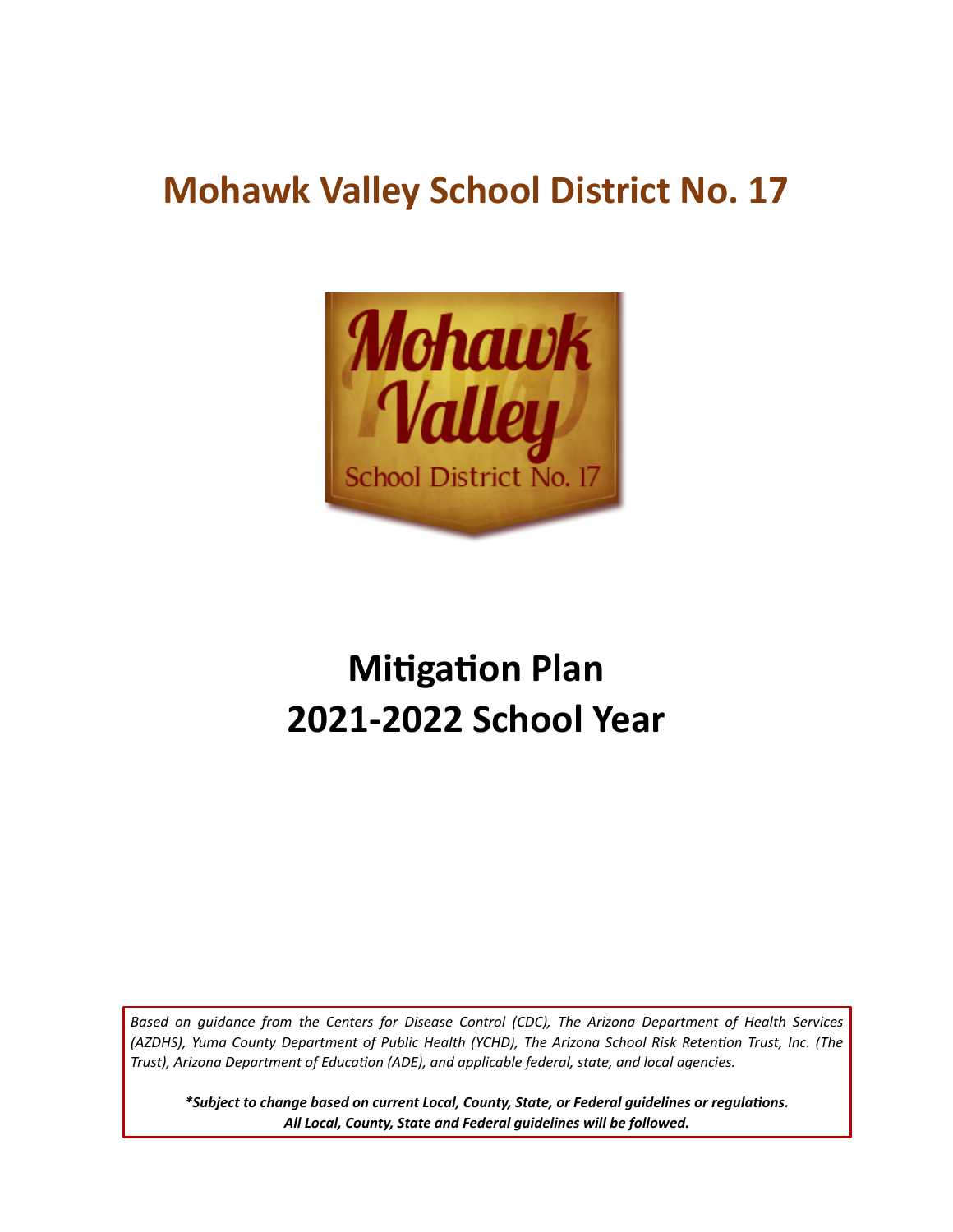*Mohawk Valley School District No. 17 MiFgaFon Plan 2021-2022 Updated August 27, 2021*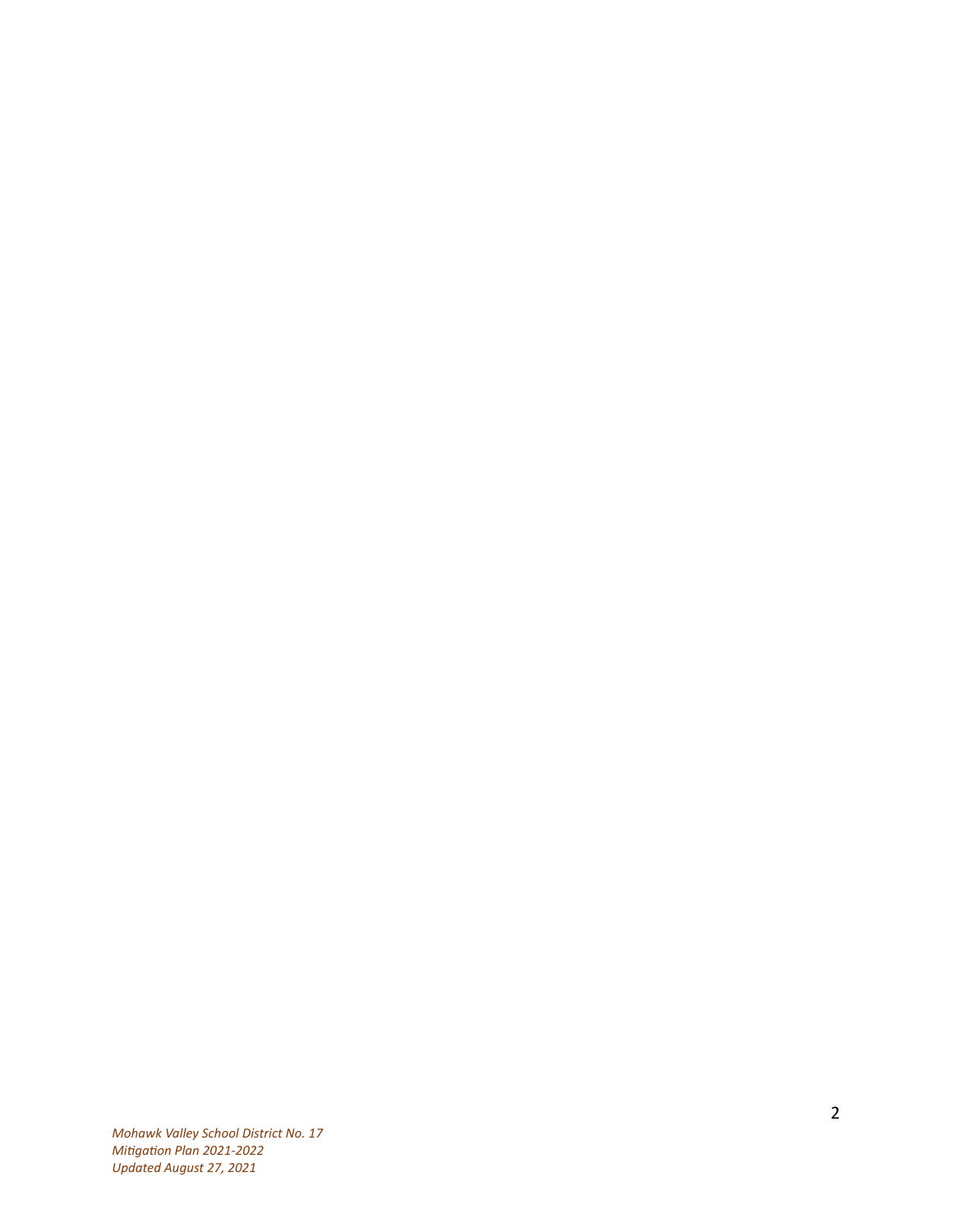A return to pre-pandemic normal school operation will resume for the 2021-22 school year. Mohawk Valley School (MVS) will implement prevention strategies wherever possible and continue to monitor and follow CDC recommended protocols in the instance of a positive COVID-19 case.

#### **LEARNING OPTIONS**

Only in-person instruction will be offered for the 2021-22 school year. A distant or hybrid learning option will not be offered. Any family wishing to keep their children at home will need to withdraw from MVS and seek another institution that offers on-line instruction. An Instructional Time Model will be adopted to accommodate students who need to be home for quarantine or isolation. If a student must quarantine due to COVID-19 exposure or confirmed positive test, the student's attendance will be determined based on the perimeters of the adopted Instructional Time Model.

#### **FACE COVERINGS**

Masks are encouraged but will not be enforced *(per A.R.S. 15-342.05 signed into law this*  summer that states school may not require masks for school attendance.)

#### **MASKS ON BUSES**

Masks **will be required** on buses. The Center for Disease Control (CDC) has issued an order that requires people riding on public transportation to wear masks. The CDC interpretation of public transportation includes school buses and Arizona Department of Education has issued a statement that the CDC Order applies to school buses in Arizona. Mohawk Valley School students will be required to wear masks on school buses as long as Yuma County COVID-19 cases are in the "Moderate or High Transmission Rate." The school will have masks available if a parent is unable to provide one. *(A.R.S. 15-342.05 prohibits schools from requiring face*  coverings for students during school hours and on school property or to participate in in-person *learning but does not reference school buses.)*

# **SOCIAL DISTANCING and COHORTS**

Social distancing will be enforced wherever possible. With increased enrollment and staffing stretched thin with normal duties, social distancing will be challenging in most settings. Please note however, that students will remain in cohorts throughout most of their day. Cohorts on buses will not be enforced due to management challenges. Mixed grades will be on the playground for some recesses. Although several grades are playing at once, students tend to play with friends from their own classroom.

# **HANDWASHING and RESPIRATORY ETIQUETTE**

Properly washing hands is important to reduce the spread of germs, bacteria, and viruses. Students will be taught proper handwashing and will be encouraged to use good hygiene. Staff will monitor and reinforce appropriate handwashing behavior. Handwashing and sanitation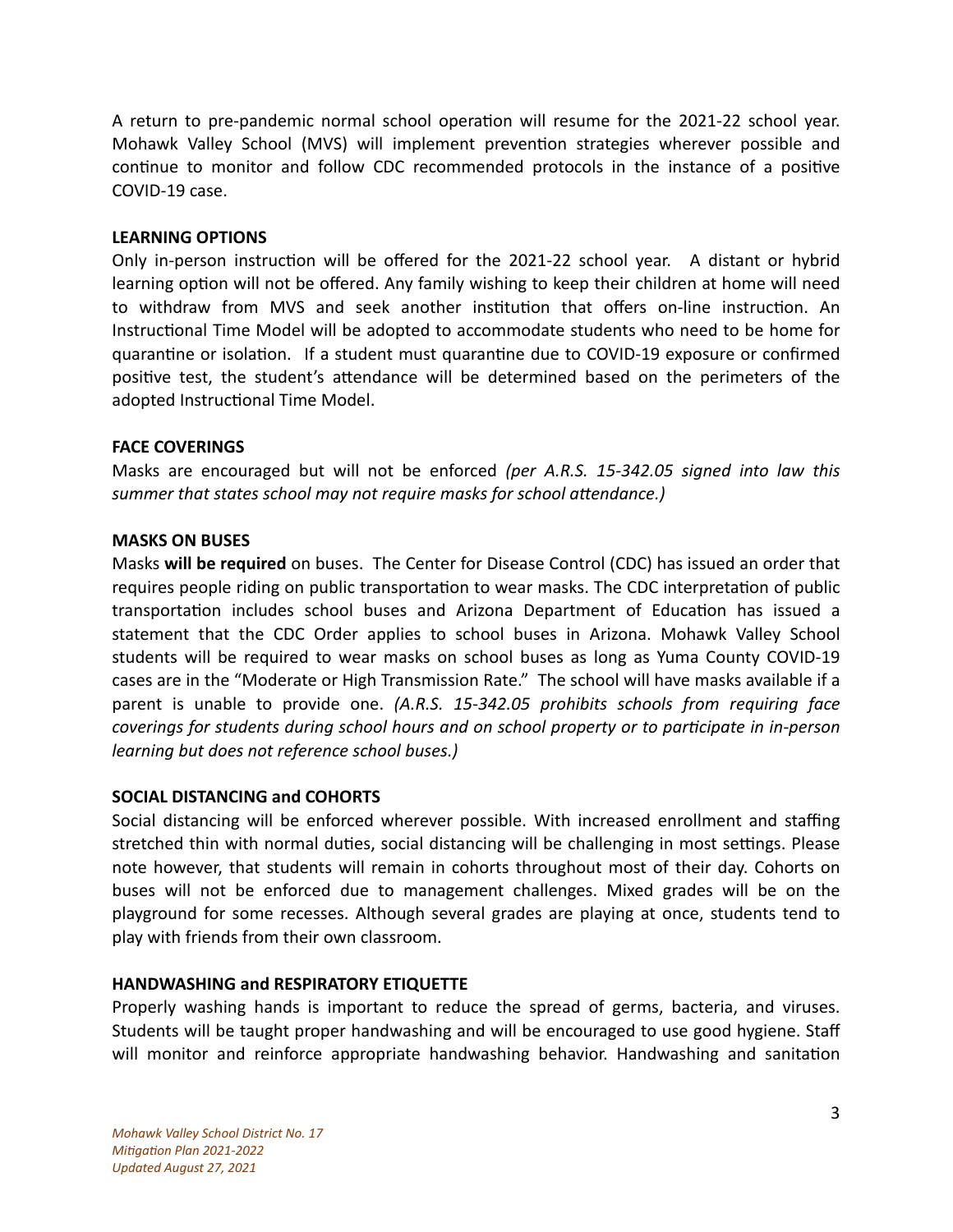supplies will be made available throughout the school. Respiratory etiquette such as covering coughs and sneezes will be taught, encouraged, and monitored.

#### **CLEANING AND DISINFECTING**

Routine cleaning is essential to keeping staff and students safe. Cleaning protocols will be put into place and followed.

- Normal cleaning routines and protocols that were in place before COVID-19 will resume.
- Every staff member will be in charge of keeping their area disinfected throughout the day.
- Bathrooms will be routinely cleaned.
- Cafeteria tables will be properly cleaned daily.
- Disinfectant will be available in every classroom and other areas around campus.

# **SPORTS, FIELD TRIPS, ACTIVITIES, and ASSEMBLIES**

All school sports, field trips, activities, and assemblies will resume to normal protocols. Masks or social distancing will be encouraged by visitors in attendance at all school sponsored events.

#### **VISITORS TO SCHOOL CAMPUS**

A return to regular visitor protocols will be implemented. Visitors will need to check in at the school office. Visitors who are displaying COVID-19 like symptoms are asked not to visit the school. Masks are encouraged by visitors to the school.

#### **DAILY HEALTH SCREENINGS**

Parents should monitor their children for signs of illness prior to sending them to school. Students, teachers, and staff should stay home when they show signs of infectious illness. If your child or an employee shows signs of illness or fever, they you should be kept at home until 24 hours have passed without a fever. Screen for the following symptoms:

| Fever greater than 100.4     | Chills                     |
|------------------------------|----------------------------|
| Sore Throat                  | Cough                      |
| <b>Shortness of Breath</b>   | Muscle or Body Aches       |
| Fatigue                      | New Loss of Taste or Smell |
| <b>Runny Nose Congestion</b> | Headache                   |
| Vomiting, Diarrhea, Nausea   |                            |

#### Chronic Conditions

*If a student has a chronic condition such as allergies or asthma, parents should inform the* school of that condition. If the school has been informed, students should be permitted to ride the bus and attend school. This pertains to employees as well.

# **DISPLAY OF SYMPTOMS WHILE AT SCHOOL**

If a student displays symptoms while at school, the nurse aide will investigate the situation following appropriate guidelines and parents will be notified if necessary to pick up their child